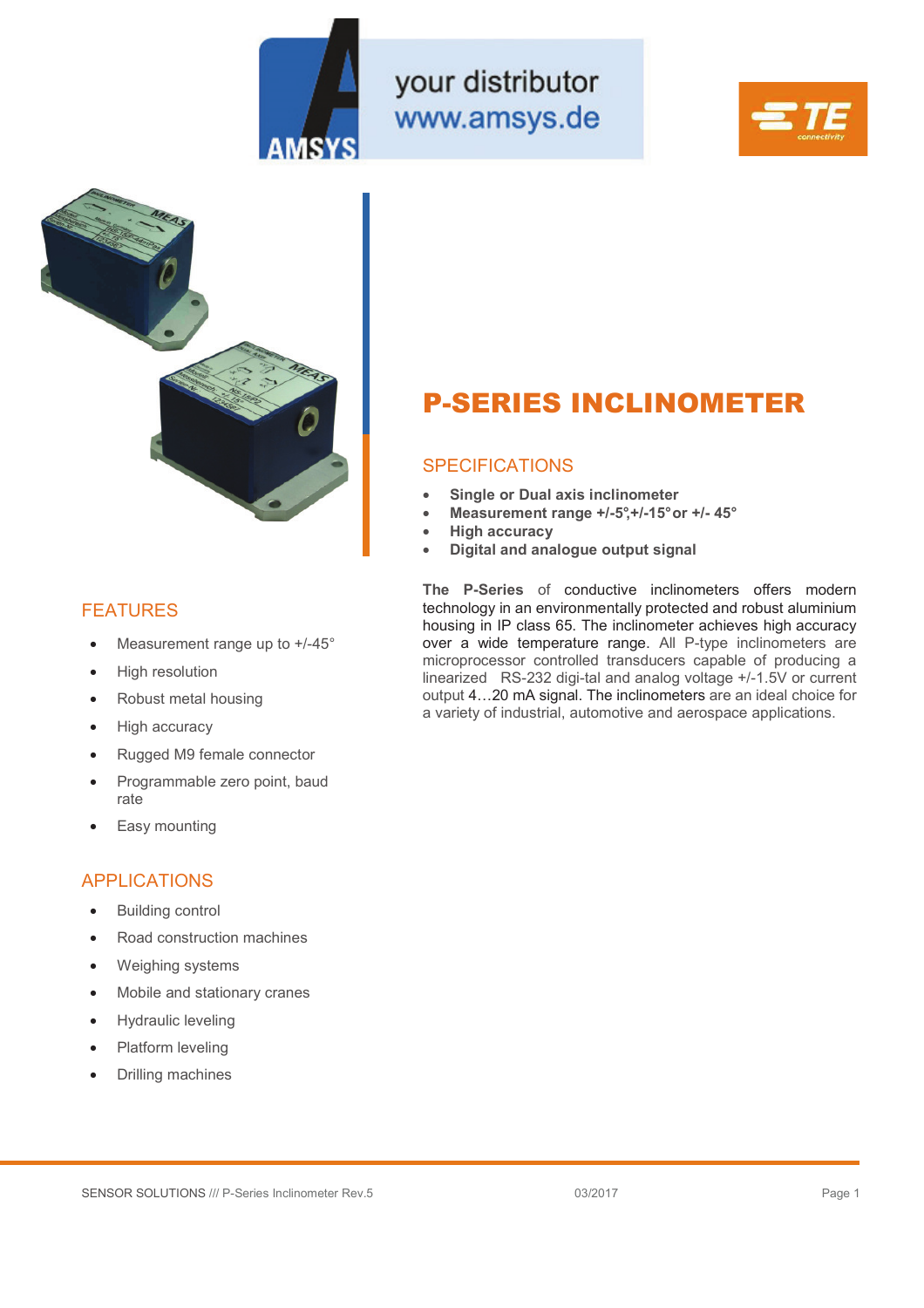### PERFORMANCE SPECIFICATIONS

|                             | <b>Conditions</b>                       | <b>Min</b>     | <b>Type</b>     | <b>Max</b>     | <b>Unit</b>   |
|-----------------------------|-----------------------------------------|----------------|-----------------|----------------|---------------|
| Measurement range           |                                         | $-5, -15, -45$ |                 | $+5, +15, +45$ | $\circ$       |
| Resolution                  |                                         | 0.001          |                 | 0.005          | $\circ$       |
| Accuracy, digital output    | $Ta = +25C$                             |                | 0.02, 0.03, 0.4 |                | $\circ$       |
| Accuracy, analogue output   | $Ta = +25C$                             |                | 0.05, 0.06, 0.6 |                | $\circ$       |
| Accuracy, digital output    | Ta = $-25^\circ$ C to $+85^\circ$ C     |                | 0.2, 0.4, 0.7   |                | $\circ$       |
| Accuracy, analogue output   | Ta = $-25^\circ$ C to $+85^\circ$ C     |                | 0.25, 0.5, 0.8  |                | $\circ$       |
| Noise RMS                   |                                         |                | 0.002           |                | $\circ$       |
| Power supply                |                                         | $+6.5$         |                 | $+24$          | <b>VDC</b>    |
| Current consumption         | Sensor specific                         |                | 30              | 40             | mA            |
| Operation temperature range |                                         | $-25$          |                 | $+85$          | C             |
| Storage temperature range   |                                         | -40            |                 | $+85$          | $\mathcal{C}$ |
| Transmissiom rate           | RS 232 interface                        |                |                 |                | <b>Hz</b>     |
| Baud rate, programmable     | RS 232 interface                        | 2.4            |                 | 9.6            | kB            |
| Current output (1)          | NS-xx/PI                                | 20             |                 | 4              | mA            |
| Voltage output (2)          | $NS-xx/P$                               | $-1.5$         |                 | $+1.5$         | $\vee$        |
| Weight                      | Depending on kind of sensor             | 210            |                 | 340            | g             |
| <b>Dimensions</b>           | Single axis unit, $W \times D \times H$ |                | 90 x 40 x 45.5  |                | mm            |
| <b>Dimensions</b>           | Dual axis unit, W x D x H               |                | 90 x 60 x 45.5  |                | mm            |

(1) Standard impedance Za<160 Ohm, special impedance Za<260 Ohm on request

(2) Ratiometric to GNDx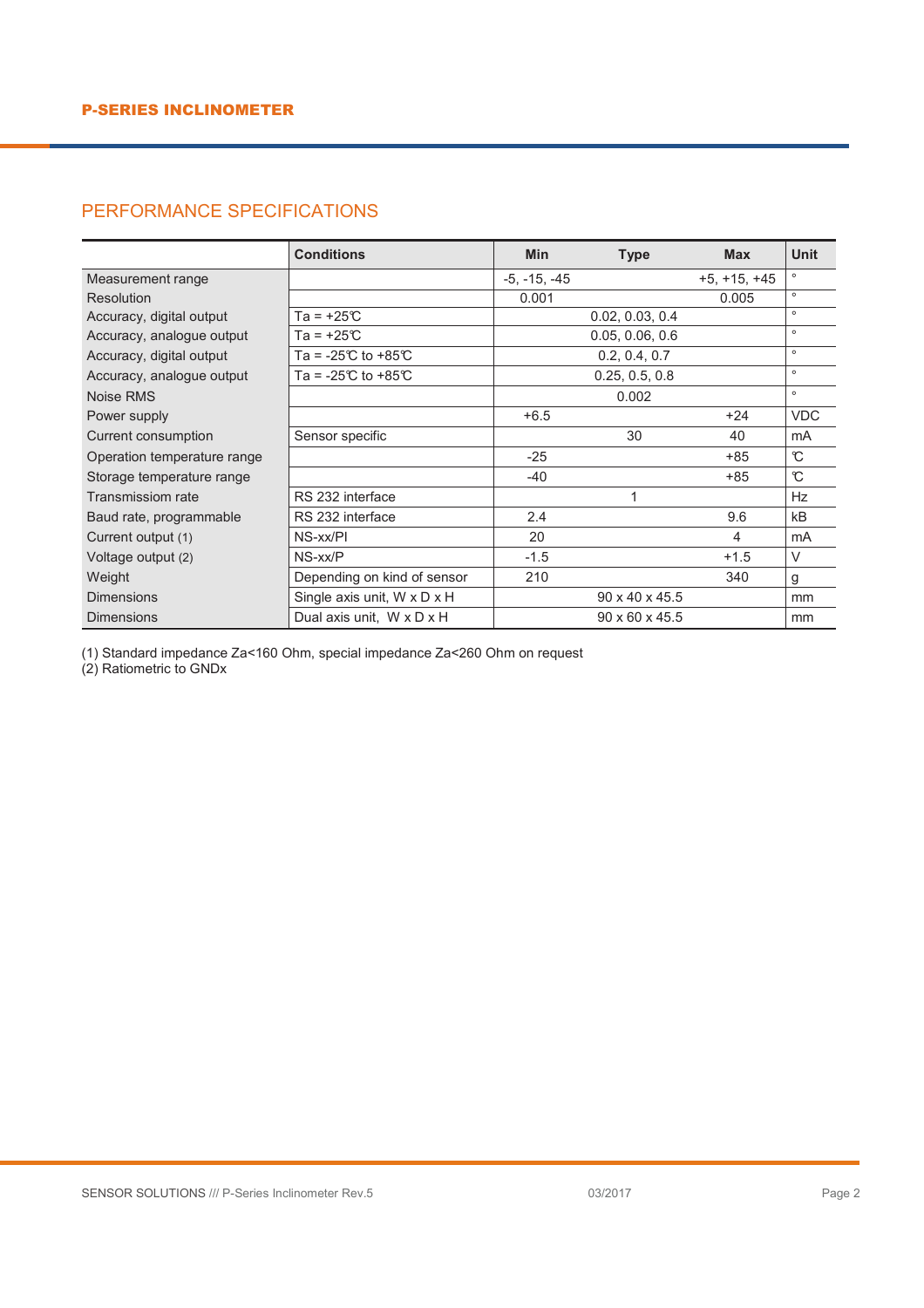DIMENSIONS [MM]

**Single axis unit:**

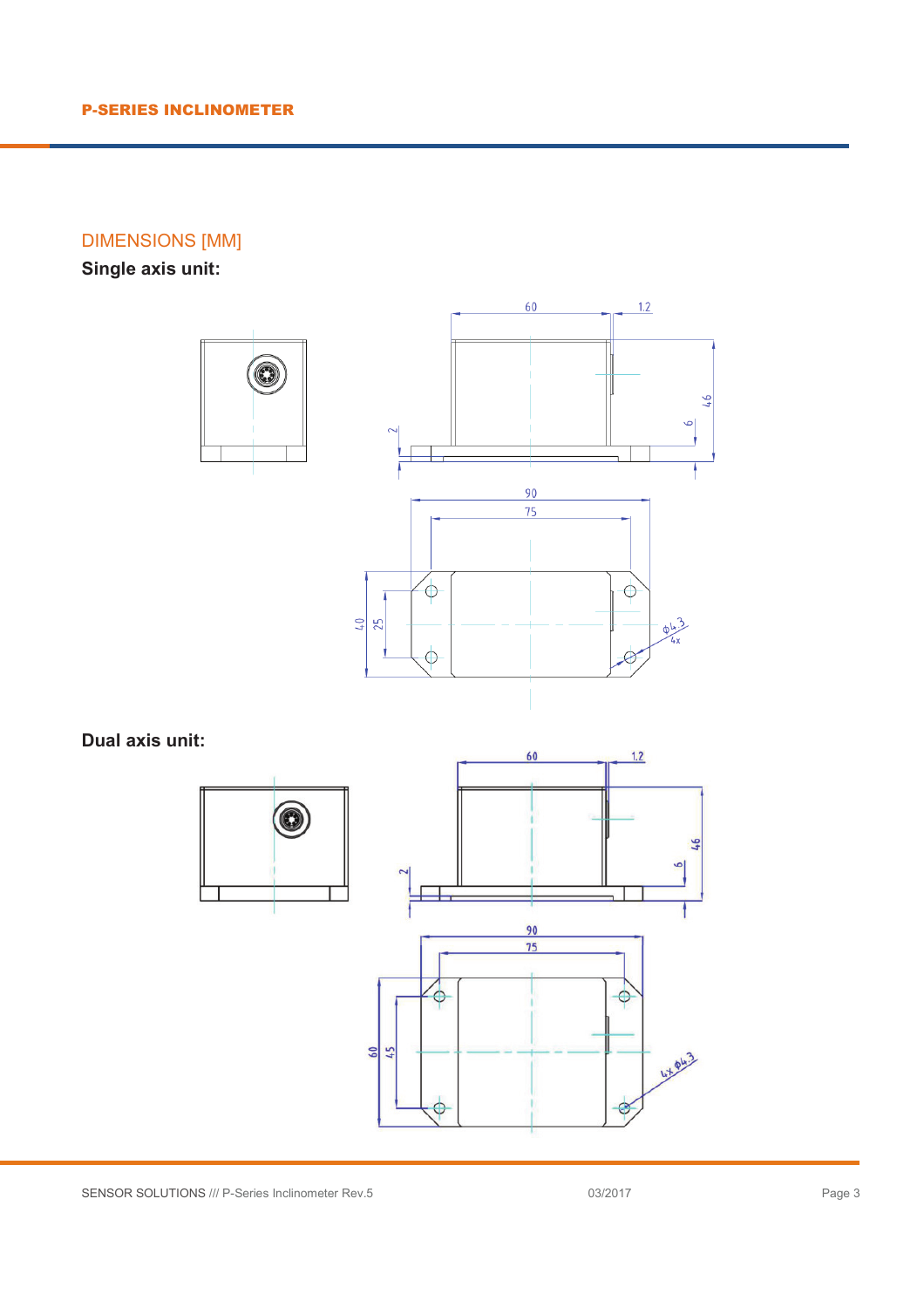#### PINNING – SINGLE AXIS UNIT WITH RS 232 INTERFACE AND CURRENT OUTPUT

| Pin | <b>Name</b>            | <b>Description</b>                 | <b>Type</b> | Color schema <sup>(1)</sup> |
|-----|------------------------|------------------------------------|-------------|-----------------------------|
|     | Vcc                    | power supply $+6.5$ to $+24$ VDC   | supply      | white                       |
|     | <b>GND</b>             | power supply ground, RS 232 ground | supply      | brown                       |
|     | Earth                  | earth                              | supply      | areen                       |
|     | <b>GND<sub>x</sub></b> | signal ground for current output   | supply      | vellow                      |
|     | Out x                  | x-axis current output 4 to 20mA    | output      | grey                        |
|     | <b>RxD</b>             | input digital signal RS232         | input       | pink                        |
|     | TxD                    | output digital signal RS 232       | output      | blue                        |

(1) By using a Measurement Specialties cable



Front view of housing connector inclinometer

**For more details please use the product specification / application note / instruction manual.** 

#### PINNING – SINGLE AXIS UNIT WITH RS 232 INTERFACE AND VOLTAGE OUTPUT

| Pin | <b>Name</b>            | <b>Description</b>                 | <b>Type</b> | Color schema <sup>(1)</sup> |
|-----|------------------------|------------------------------------|-------------|-----------------------------|
|     | Vcc                    | power supply +6.5 to +24VDC        | supply      | white                       |
|     | <b>GND</b>             | power supply ground, RS 232 ground | supply      | brown                       |
|     | Earth                  | earth                              | supply      | green                       |
|     | <b>GND<sub>x</sub></b> | signal ground for voltage output   | supply      | vellow                      |
|     | Out x                  | x-axis voltage output +/-1.5V      | output      | grey                        |
|     | RxD                    | input digital signal RS232         | input       | pink                        |
|     | TxD                    | output digital signal RS 232       | output      | blue                        |

(1) By using a Measurement Specialties cable



Front view of housing connector inclinometer

**For more details please use the product specification / application note / instruction manual.**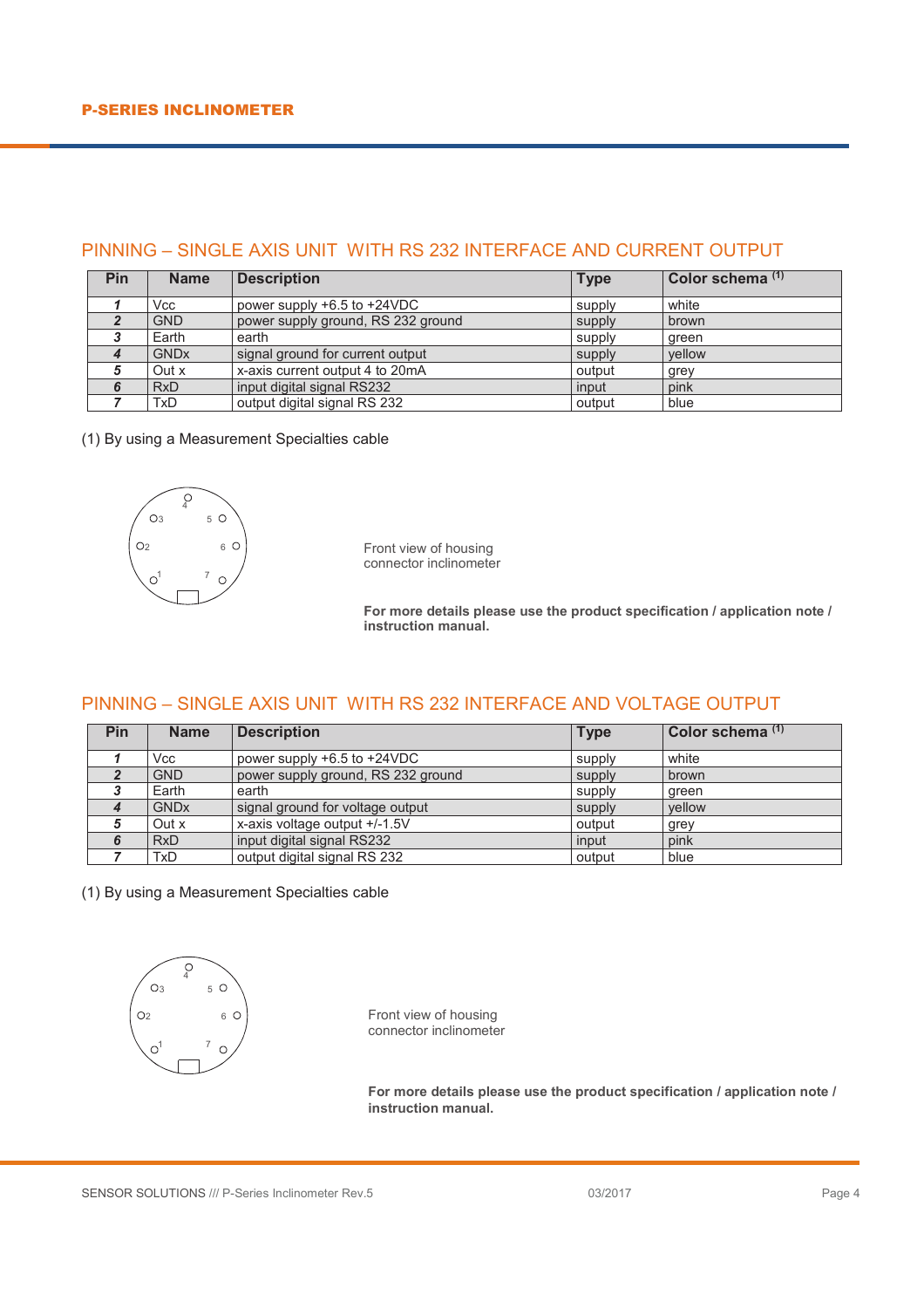#### PINNING – DUAL AXIS UNIT WITH RS 232 INTERFACE

| Pin | <b>Name</b> | <b>Description</b>                 | <b>Type</b> | Color schema <sup>(1)</sup> |
|-----|-------------|------------------------------------|-------------|-----------------------------|
|     | Vcc         | power supply $+6.5+24$ VDC         | supply      | white                       |
|     | <b>GND</b>  | power supply ground, RS 232 ground | supply      | brown                       |
|     | Earth       | earth                              | supply      | areen                       |
|     | n.c.        | n.c.                               |             | vellow                      |
|     | n.c.        | n.c.                               |             | grey                        |
|     | <b>RxD</b>  | input digital signal RS232         | input       | pink                        |
|     | TxD         | output digital signal RS 232       | output      | blue                        |

(1) By using a Measurement Specialties cable



Front view of housing  $\begin{bmatrix} 0 & 2 & 2 \end{bmatrix}$  2  $\begin{bmatrix} 2 & 0 \end{bmatrix}$  2 connector inclinometer

> **For more details please use the product specification / application note / instruction manual.**

#### DESCRIPTION DIGITAL RS 232 INTERFACE

|                       | Single axis unit                                                                                                                   | Dual axis unit                            |
|-----------------------|------------------------------------------------------------------------------------------------------------------------------------|-------------------------------------------|
| <b>Baud rate:</b>     | 2400(*)/9600 baud                                                                                                                  | 2400(*)/9600 baud                         |
| Format:               | ASCII, 8 data bits, 1 stop bit, no parity                                                                                          | ASCII, 8 data bits, 1 stop bit, no parity |
| <b>String length:</b> | 9 byte                                                                                                                             | 22 byte                                   |
| Layout:               | $<$ D <sub>0</sub> , D <sub>1</sub> , D <sub>2</sub> , D3, D4, D <sub>5</sub> , D <sub>6</sub> , D <sub>7</sub> , D <sub>8</sub> > | $<$ D0 $\ldots$ D21>                      |
|                       | $D0 =$ sign                                                                                                                        | $D0$ $D8 = "X"; "="+(-)"; "XXX.*"$        |
|                       | $D1D6$ = angle $(XX.XXX)$                                                                                                          | $=$ sign $(+$ or $-$ )<br>D <sub>2</sub>  |
|                       | $D3 = point$                                                                                                                       | D <sub>5</sub><br>$=$ point               |
|                       | $D7 = $                                                                                                                            | $=<$ CR $>$<br>D9                         |
|                       | $D8 = LF$                                                                                                                          | D <sub>10</sub><br>$=$                    |
|                       |                                                                                                                                    | D11  D21 = "Y"; "= "+(-)"; "yy.yyy"       |
|                       |                                                                                                                                    | D <sub>13</sub><br>$=$ sign $(+$ or $-$ ) |
|                       |                                                                                                                                    | D <sub>16</sub><br>$=$ point              |
|                       |                                                                                                                                    | $=<$ CR $>$<br>D <sub>20</sub>            |
|                       |                                                                                                                                    | D <sub>21</sub><br>$=$                    |

(\*) default value